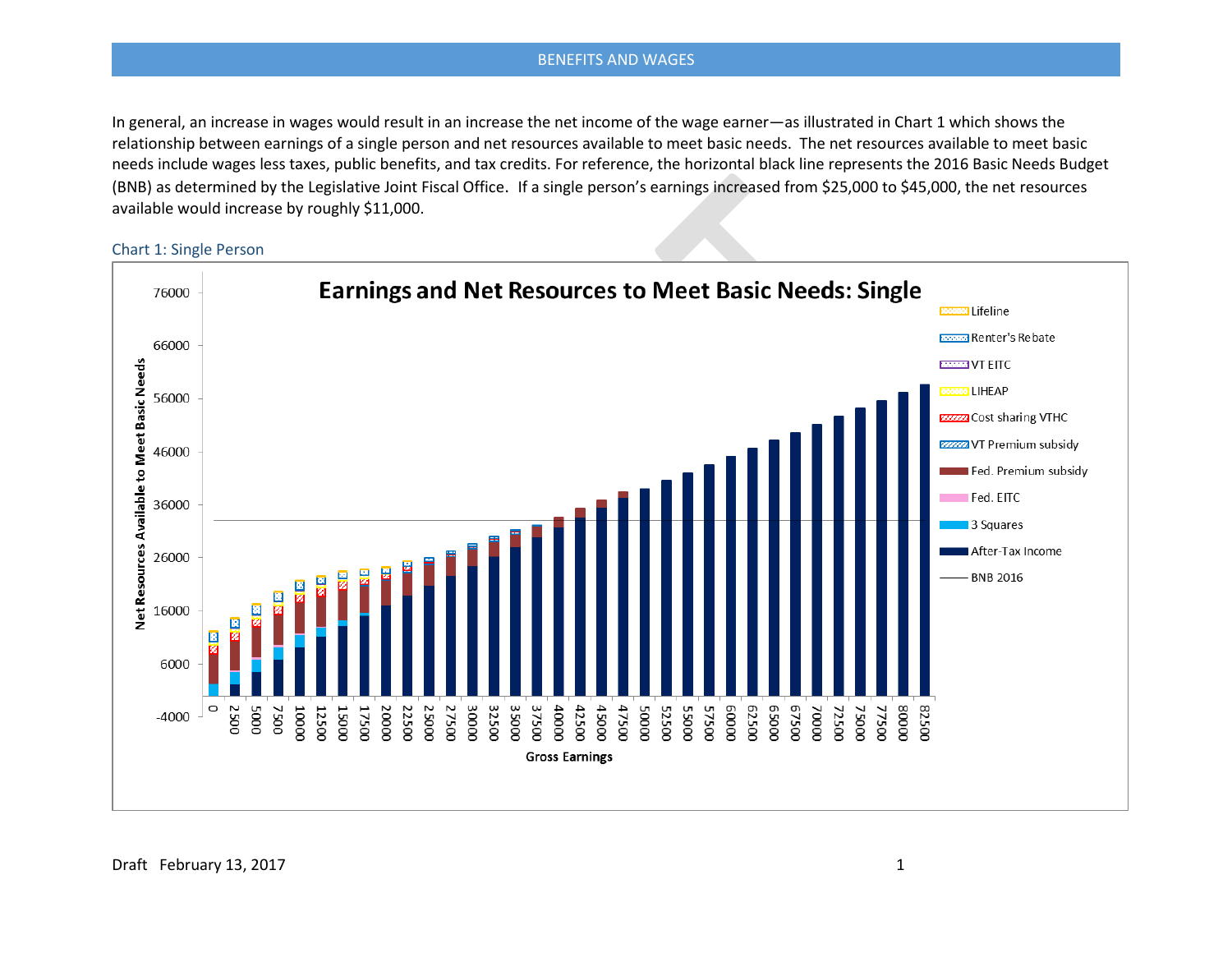However, some households receiving public assistance—particularly those households needing childcare--may face a decrease in net available resources as a result of earning an additional dollar because of the combination of increased taxes and reduced public benefits. This holds true if the additional dollar earned is due to a promotion, more hours worked, or an increase in the minimum wage. Chart 2 shows the change in resources available to a single parent with a two children (pre-K and first grade) as earnings increase. If the parent's earnings increased from \$25,000 to \$45,000, the resources available to the household would decrease by roughly \$7,700.

Chart 2: Single Parent, Two Children, No Housing Subsidy

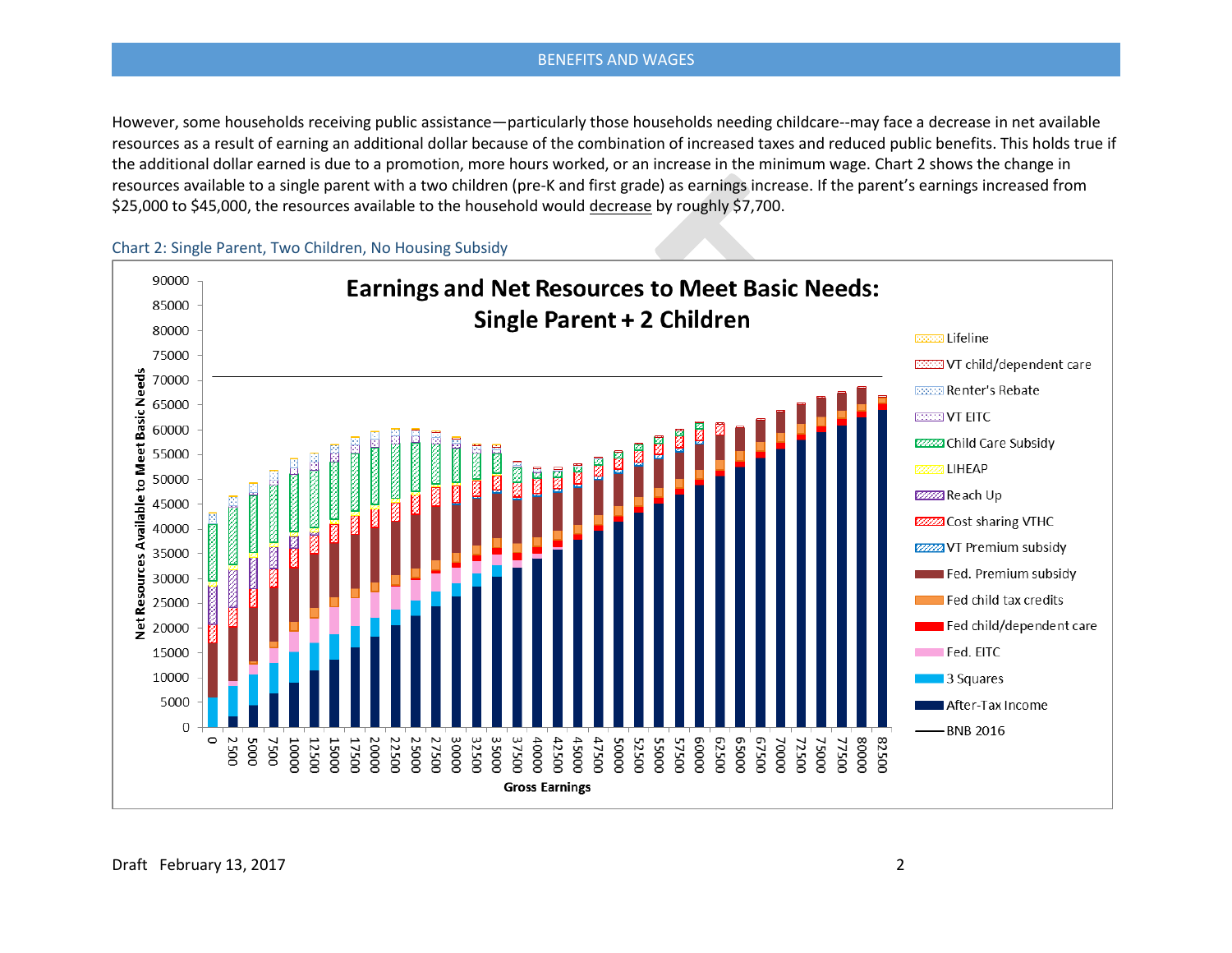If the same household had a Section 8 voucher, the family would come closer to meeting its basic needs, but the same pattern of declining resources would remain. (Chart 3). In fact, if the household's earnings increased from \$25,000 to \$45,000 the available resources would decrease by \$9,000 – even more than the decrease for the household without a Section 8 voucher.





Draft February 13, 2017 3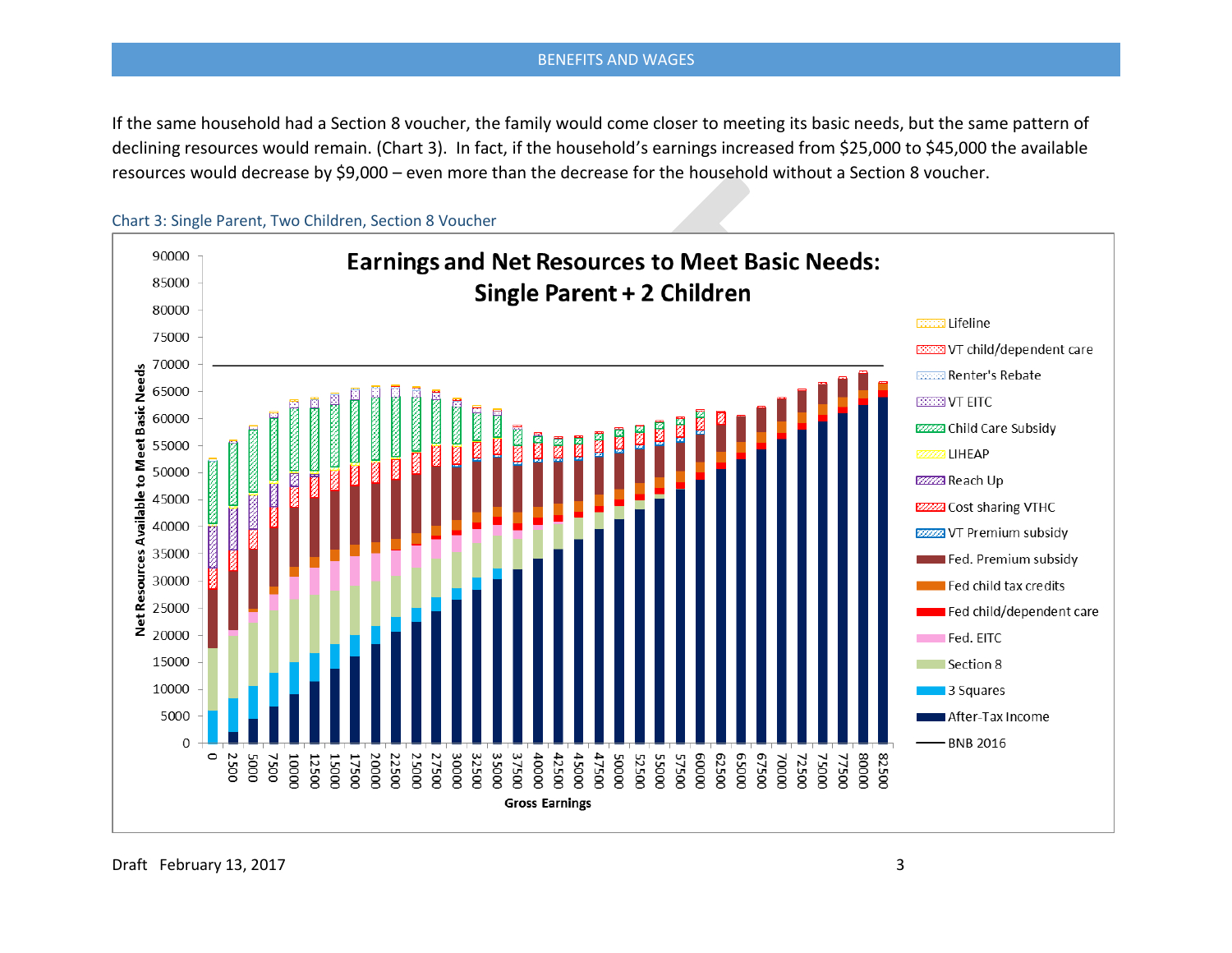In addition to demonstrating the complexity of making ends meet, the charts illustrate two structural problems:

- 1. **Short Term Benefit cliffs**: there are no cliffs, but rather slopes and valleys. There are earnings thresholds at which the decrease in benefits is greater than the increase in earnings, and the household falls behind. This is a disincentive to accept more work or a promotion, particularly if the benefit loss affects the ability to meet immediate needs—such as child care.
- 2. **Long Term Work incentive**: for some benefit recipients, the point at which work will begin to positively affect net income is so far off that it doesn't seem like a realistic possibility. Although the household may be struggling to meet basic needs, any ambition to work harder is frustrated if foreseeable wage gains won't make the household better off.

**The short-term drop in resources as earnings increase affects mainly families, with incomes between 100% and 300% FPL, who have children younger than thirteen needing child care.** The Child Care Financial Assistance Program offers child care subsidies to families with incomes up to 300% of the Federal Poverty Level (FPL). The subsidy percentage is steady for families between 0% and 100% of FPL 100% but it declines for families between 100% and 300% of FPL. As the subsidy declines, the family's child care co-pay increases, and the decrease in resources is likely to be greater than the increase in earnings.

Census data indicate that there are currently about 19,800 families with working parents and children younger than 13 that have incomes below 300% FPL. In these families there are about 34,500 children younger than 13. Not all of these families need child care, as they may have a relative or friend caring for their children during work hours. In the month of July, 2016, roughly 7,000 children in this income range benefited from the Child Care Financial Assistance Program.

| Families with Children Younger than 13, Parents Working, Income < 300% FPL |            |                |
|----------------------------------------------------------------------------|------------|----------------|
| <b>FPL</b>                                                                 | # Families | # Children <13 |
| 0-100%                                                                     | 3,400      | 6,000          |
| 100%-200%                                                                  | 8,600      | 15,000         |
| 200%-300%                                                                  | 7,800      | 13,500         |
| <b>Total &lt; 300% FPL</b>                                                 | 19,800     | 34,500         |

There are roughly 16,400 families with children younger than 13 with incomes between 100% and 300% of FPL where net income is below what it would be if the family's earnings were lower.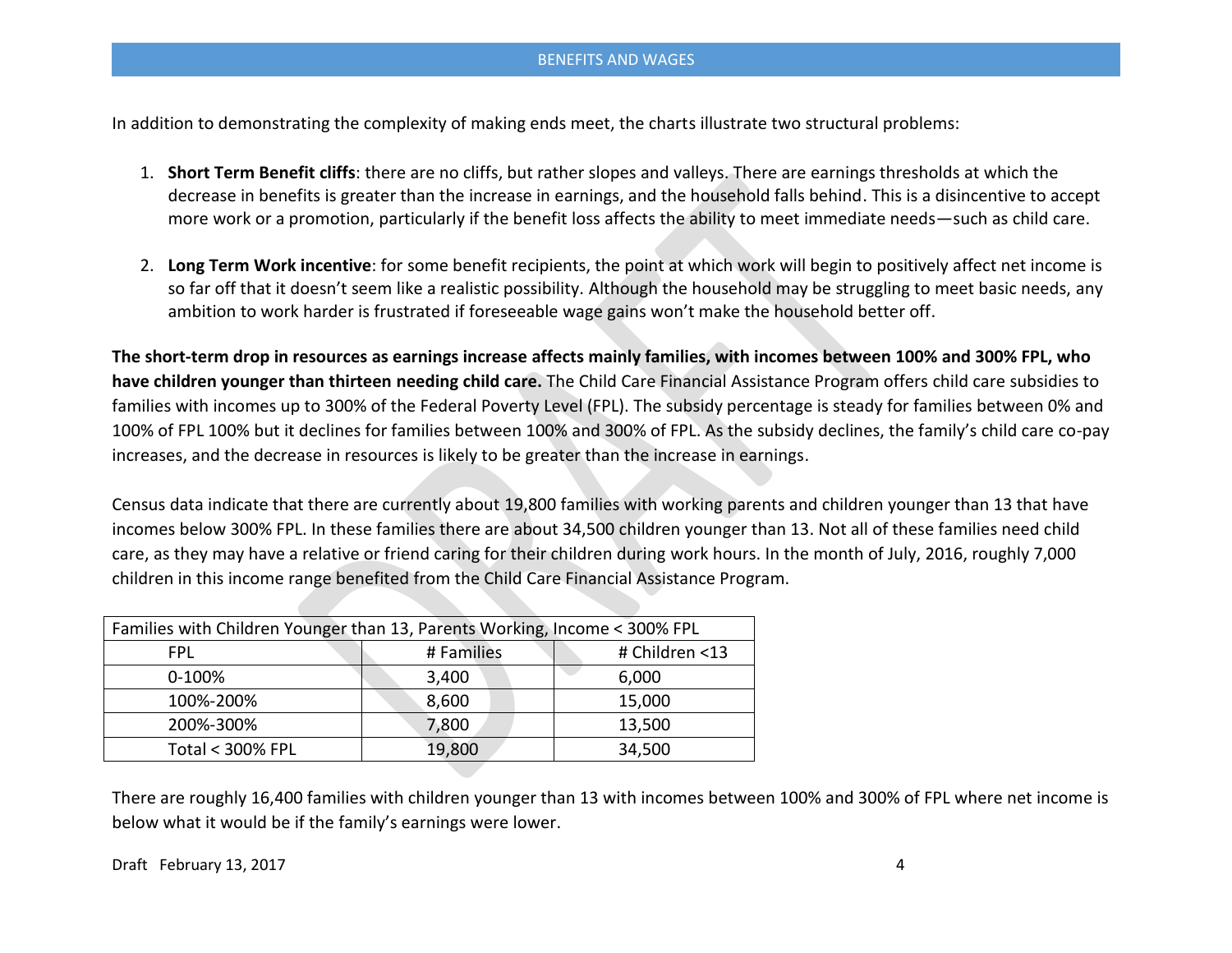# **Benefits and the Minimum Wage**

Bills introduced in both the House and Senate call for increasing the minimum wage to \$15/hour by 2022. In most cases this change would result in increasing the household's ability to meet its basic needs. For example, a single person working full time at \$10/hour in 2015 would see annual net resources increase by nearly \$2000 (in 2015 dollars).

However, the single parent with two children, working full time at minimum wage, would not see any increase in net resources, as the wage increase would be offset by benefit decreases. If the same parent had two half-time jobs, one paying minimum wage and the other paying more than minimum wage, net resources would actually decrease as a result of the minimum wage increase. The minimum wage increase does nothing to exacerbate the benefit/work incentive issue—but it doesn't solve the problem.

It is estimated that there are roughly 50,000 workers who would see their hourly earnings increase to the new minimum wage. An additional 20,000 people, mainly younger than 25, have an hourly wage below the current minimum and it is estimated that this wage would also increase. It is also estimated that another 20,000 workers whose hourly rate is slightly higher than the new minimum would see an increase. Given all the people who would see increased wages, only about 7,000 families (with about 10, 800 children younger than 13) potentially would see their net resources decline. (Even though about 9,000 families of minimum wage workers are in the valley, the ones who are on the downslope are the families who: have children younger than 13; all parents work; children need and receive subsidized child care; and the family income is between 100% and 220% FPL).

Many people have suggested a private/public approach: the private sector provides a livable *wage*, and the public sector addresses family needs to achieve a livable *income*. Although the households seeing a net decline in resources as earnings increase are those who need child care, increasing the child care subsidy is not necessarily the only public-sector approach to stabilizing their income. Increasing the EITC is frequently mentioned as the public-sector tool because it deals with family income (as opposed to worker wages) and it is easily administered. For all its advantages, it may not solve the very real immediate problem a household faces when there are reductions in monthly benefits and monthly bills are due. It may be more helpful to a family to receive a monthly payment.

To better understand how to approach the issue, the charts show the wages and federal benefits as solid colors, at the bottom of each bar. Next, shown with a pattern of horizontal lines, are benefits that are partially federal and partially state, in which the state has flexibility. At the top of each bar are the programs that are completely in state control, shown in a dot pattern.